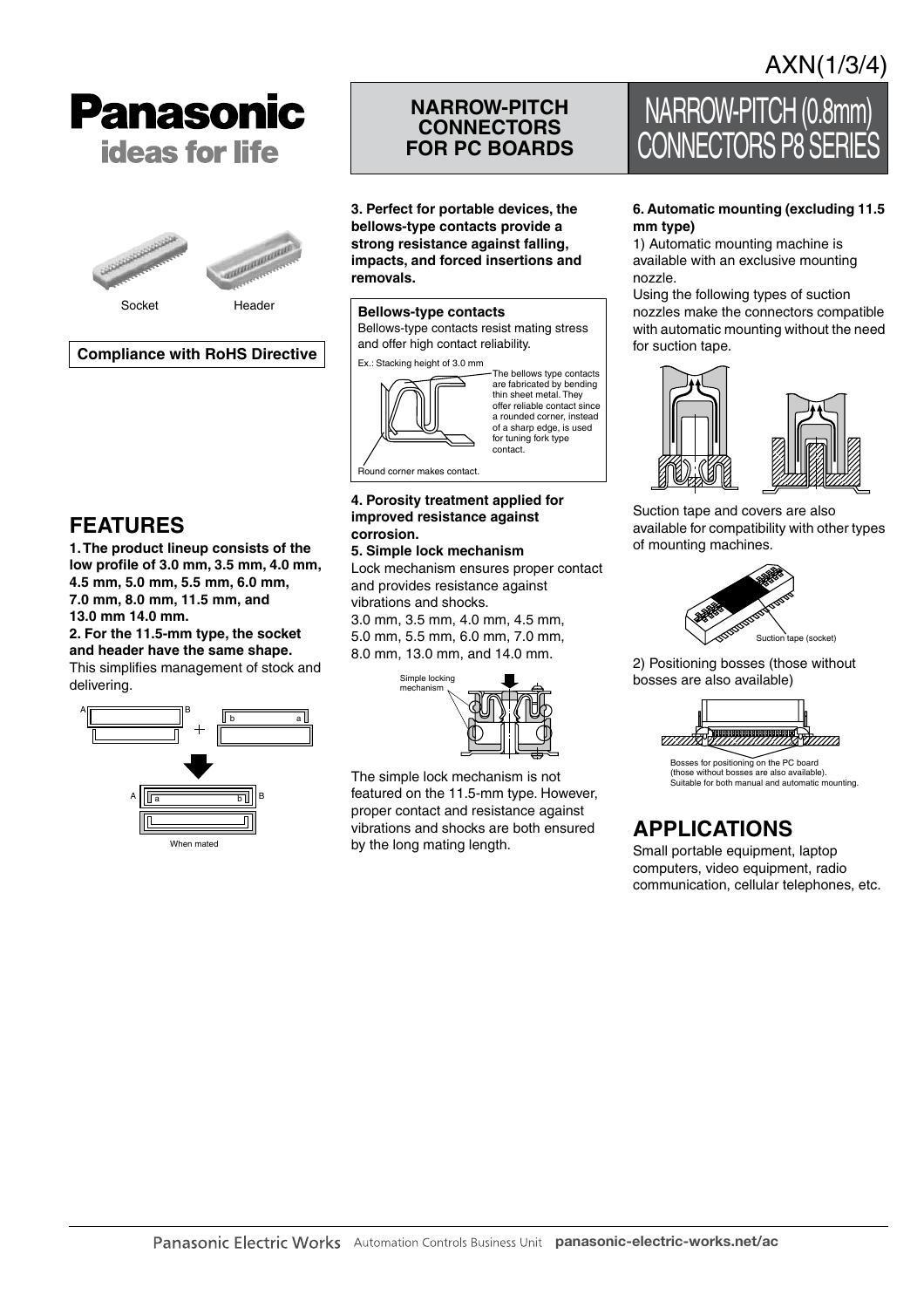## AXN(1/3/4) **ORDERING INFORMATION**

| 1. P8 (11.5 mm)                                                                                                                                    |        |
|----------------------------------------------------------------------------------------------------------------------------------------------------|--------|
| <b>AXN</b>                                                                                                                                         | 5<br>0 |
| 1: Narrow Pitch Connector P8 (0.8 mm pitch)<br>Socket and header are common                                                                        |        |
| Number of contacts (2 digits)                                                                                                                      |        |
| Suction cover<br>Nil: Without suction tape<br>C: With suction tape                                                                                 |        |
| Terminal shape/Mated direction/Mated height<br>0: For SMD vertical mating, mated height 11.5 mm                                                    |        |
| <b>Functions</b><br>1: With soldering terminal, with positioning bosses                                                                            |        |
| Surface treatment (Contact portion / Terminal portion)<br>1: Ni plating on base, Au plating on surface / Ni plating on base, Au plating on surface |        |
| Other specifications<br>5: Part control number                                                                                                     |        |
| Packing<br>P: 1,000 pieces embossed tape and paper reel $\times$ 2<br>S: Tube package                                                              |        |

#### **2. P8 (3.0 mm, 3.5 mm, 4.0 mm, 4.5 mm, 5.0 mm, 5.5 mm, 6.0 mm, 7.0 mm, 8.0 mm, 13.0 mm, 14.0 mm)**

|                                                                                                                                                                                                                                                                                                                                                                                                                                                                                     | <b>AXN</b> |
|-------------------------------------------------------------------------------------------------------------------------------------------------------------------------------------------------------------------------------------------------------------------------------------------------------------------------------------------------------------------------------------------------------------------------------------------------------------------------------------|------------|
| 3: Narrow Pitch Connector P8 (0.8 mm pitch) Socket<br>4: Narrow Pitch Connector P8 (0.8 mm pitch) Header                                                                                                                                                                                                                                                                                                                                                                            |            |
| Number of contacts (2 digits)                                                                                                                                                                                                                                                                                                                                                                                                                                                       |            |
| Suction tape and cover<br>Nil: Socket; without suction tape, Header; without suction cover<br>C: Socket; with suction tape, Header; with suction cover                                                                                                                                                                                                                                                                                                                              |            |
| Mated height<br><socket><br/>0: For mated height 3.0 mm, 4.0 mm and 5.0 mm<br/>1: For mated height 6.0 mm, 7.0 mm, 8.0 mm, 13.0 mm and 14.0 mm<br/>2: For mated height 3.5 mm, 4.5 mm and 5.5 mm<br/><header><br/>0: For mated height 13.0 mm<br/>1: For mated height 14.0 mm<br/>3: For mated height 3.0 mm, 3.5 mm and 6.0 mm<br/>4: For mated height 4.0 mm, 4.5 mm and 7.0 mm<br/>5: For mated height 5.0 mm, 5.5 mm and 8.0 mm</header></socket>                               |            |
| Functions<br>3: With positioning bosses<br>(Except for mated height 13.0 mm header, embossed tape packing)<br>4: Without positioning bosses<br>(Mated height 13.0 mm header, embossed tape packing and mated height 14.0 mm header only)                                                                                                                                                                                                                                            |            |
| Surface treatment (Contact portion / Terminal portion)<br><socket><br/>0: Ni plating on base, Au plating on surface / Ni plating on base, Au plating on surface (Applies to mated heights of 3.0 to 5.5 mm.)<br/>8: Ni plating on base, Au plating on surface / Ni plating on base, Au plating on surface (Applies to mated heights of 6.0 to 14.0 mm.)<br/><header><br/>0: Ni plating on base, Au plating on surface / Ni plating on base, Au plating on surface</header></socket> |            |
| Packing<br>J: 1,500 pieces embossed tape and paper reel $\times$ 2<br>P: 1,000 pieces embossed tape and paper reel $\times$ 2<br>S: Tube package                                                                                                                                                                                                                                                                                                                                    |            |
| Notes: 1. The tape width for 100-pin embossed tape packaging is non-JIS standard. Please inquire.<br>2. The depth of the embossed tape for headers with 13 mm and 14 mm mated heights is non-JIS standard. Please test with your mounter before using.                                                                                                                                                                                                                              |            |

3. Models possible for "J" packaging are as follows: Socket mated heights: 3.0 mm, 3.5 mm, 4.0 mm, 4.5 mm, 5.0 mm, and 5.5 mm Headers: Mated heights 3.0 mm, 3.5 mm, and 6.0 mm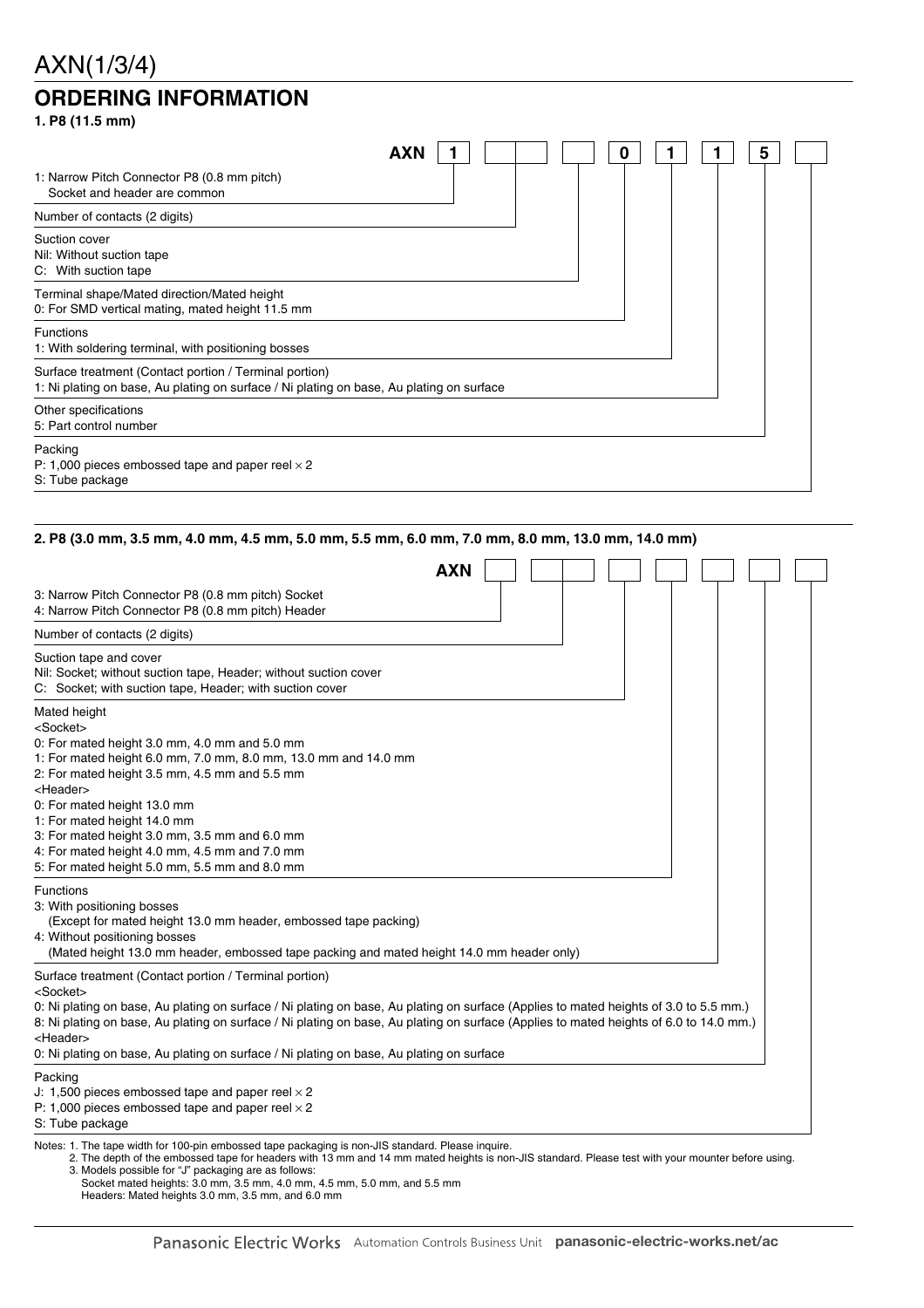## **PRODUCT TYPES**

|                   |           |                          | Stick package            |                      |                      | Embossed tape package    |                          |                                     |                                     |
|-------------------|-----------|--------------------------|--------------------------|----------------------|----------------------|--------------------------|--------------------------|-------------------------------------|-------------------------------------|
| <b>Mated</b>      | No. of    |                          | Part No.                 |                      | Packing quantity     |                          | Part No.                 |                                     | Packing quantity                    |
| height            | contacts  | Socket                   | Header                   | <b>Stick</b>         | Outer<br>carton      | Socket                   | Header                   | Inner carton<br>$(1$ reel)          | Outer carton                        |
|                   | 16        | AXN316038S               | AXN416330S               | 50 pcs.              | 300 pcs.             | AXN316038*               | AXN416330*               |                                     |                                     |
|                   | 20        | AXN320038S               | AXN420330S               | 50 pcs.              | 300 pcs.             | AXN320038*               | AXN420330*               |                                     |                                     |
|                   | 24        | AXN324038S               | AXN424330S               | 30 pcs.              | 300 pcs.             | AXN324038*               | AXN424330*               |                                     |                                     |
|                   | 26        | AXN326038S               | AXN426330S               | 30 pcs.              | 300 pcs.             | AXN326038*               | AXN426330*               |                                     |                                     |
|                   | 30        | AXN330038S               | AXN430330S               | 30 pcs.              | 300 pcs.             | AXN330038*               | AXN430330*               |                                     |                                     |
| 3.0 <sub>mm</sub> | 40        | AXN340038S               | AXN440330S               | 25 pcs.              | 300 pcs.             | AXN340038*               | AXN440330*               |                                     |                                     |
|                   | 50        | AXN350038S               | AXN450330S               | 20 pcs.              | 300 pcs.             | AXN350038*               | AXN450330*               |                                     |                                     |
|                   | 60        | AXN360038S               | AXN460330S               | 15 pcs.              | 300 pcs.             | AXN360038*               | AXN460330*               |                                     |                                     |
|                   | 80        | AXN380038S               | AXN480330S               | 12 pcs.              | 300 pcs.             | AXN380038*               | AXN480330*               |                                     |                                     |
|                   | 100       | AXN300038S               | AXN400330S               | $12$ pcs.            | 300 pcs.             |                          |                          |                                     |                                     |
|                   | 16        | AXN316238S               | AXN416330S               | 50 pcs.              | 300 pcs.             | AXN316238*               | AXN416330*               |                                     |                                     |
|                   | 24        | AXN324238S               | AXN424330S               | 30 pcs.              | 300 pcs.             | AXN324238*               | AXN424330*               |                                     |                                     |
| $3.5 \text{ mm}$  | 26        | AXN326238S               | AXN426330S               | 30 pcs.              | 300 pcs.             | AXN326238*               | AXN426330*               |                                     |                                     |
|                   | 30        | AXN330238S               | AXN430330S               | 30 pcs.              | 300 pcs.             | AXN330238*               | AXN430330*               |                                     |                                     |
|                   | 60        | AXN360238S               | AXN460330S               | $15$ pcs.            | 300 pcs.             | AXN360238*               | AXN460330*               |                                     |                                     |
|                   | 16        | AXN316038S               | AXN416430S               | 50 pcs.              | 300 pcs.             | AXN316038*               | AXN416430P               |                                     |                                     |
|                   | 20        | AXN320038S               | AXN420430S               | 50 pcs.              | 300 pcs.             | AXN320038*               | AXN420430P               |                                     |                                     |
|                   | 26        | AXN326038S               | AXN426430S               | 30 pcs.              | 300 pcs.             | AXN326038*               | AXN426430P               |                                     |                                     |
|                   | 30        | AXN330038S               | AXN430430S               | 30 pcs.              | 300 pcs.             | AXN330038*               | AXN430430P               |                                     |                                     |
| 4.0 mm            | 40        | AXN340038S               | AXN440430S               | 25 pcs.              | 300 pcs.             | AXN340038*               | AXN440430P               |                                     |                                     |
|                   | 50        | AXN350038S               | AXN450430S               | 20 pcs.              | 300 pcs.             | AXN350038*               | AXN450430P               |                                     |                                     |
|                   | 60        | AXN360038S               | AXN460430S               | 15 pcs.              | 300 pcs.             | AXN360038*               | AXN460430P               |                                     |                                     |
|                   | 80        | AXN380038S               | AXN480430S               | 12 pcs.              | 300 pcs.             | AXN380038*               | AXN480430P               |                                     |                                     |
|                   | 100       | AXN300038S               | AXN400430S               | $12$ pcs.            | 300 pcs.             |                          |                          |                                     |                                     |
|                   | 16        | AXN316238S               | AXN416430S               | 50 pcs.              | 300 pcs.             | AXN316238*               | AXN416430P               |                                     |                                     |
| $4.5 \text{ mm}$  | 26        | AXN326238S               | AXN426430S               | 30 pcs.              | 300 pcs.             | AXN326238*               | AXN426430P               |                                     |                                     |
|                   | 30<br>60  | AXN330238S<br>AXN360238S | AXN430430S               | 30 pcs.              | 300 pcs.<br>300 pcs. | AXN330238*               | AXN430430P               |                                     |                                     |
|                   | 12        | AXN312038S               | AXN460430S<br>AXN412530S | 15 pcs.<br>50 pcs.   | 300 pcs.             | AXN360238*<br>AXN312038* | AXN460430P<br>AXN412530P |                                     |                                     |
|                   | 14        | AXN314038S               | AXN414530S               | 50 pcs.              | 300 pcs.             | AXN314038*               | AXN414530P               | Note 1)                             | Note 1)                             |
|                   | 20        | AXN320038S               | AXN420530S               | 50 pcs.              | 300 pcs.             | AXN320038*               | AXN420530P               | "Asterisk" mark on                  | "Asterisk" mark on                  |
|                   | 24        | AXN324038S               | AXN424530S               | 30 pcs.              | 300 pcs.             | AXN324038*               | AXN424530P               | end of part No.;                    | end of part No.;                    |
|                   | 26        | AXN326038S               | AXN426530S               | 30 pcs.              | 300 pcs.             | AXN326038*               | AXN426530P               | J: 1,500 pieces<br>(recommendation) | J: 3,000 pieces<br>(recommendation) |
| 5.0 mm            | 30        | AXN330038S               | AXN430530S               | 30 pcs.              | 300 pcs.             | AXN330038*               | AXN430530P               | P: 1,000 pieces                     | $P: 2,000$ pieces                   |
|                   | 40        | AXN340038S               | AXN440530S               | 25 pcs.              | 300 pcs.             | AXN340038*               | AXN440530P               |                                     |                                     |
|                   | 50        | AXN350038S               | AXN450530S               | 20 pcs.              | 300 pcs.             | AXN350038*               | AXN450530P               |                                     |                                     |
|                   | 60        | AXN360038S               | AXN460530S               | $15$ pcs.            | 300 pcs.             | AXN360038*               | AXN460530P               |                                     |                                     |
|                   | 80        | AXN380038S               | AXN480530S               | 12 pcs.              | 300 pcs.             | AXN380038*               | AXN480530P               |                                     |                                     |
|                   | 100       | AXN300038S               | AXN400530S               | $12$ pcs.            | 300 pcs.             |                          |                          |                                     |                                     |
|                   | 12        | AXN312238S               | AXN412530S               | 50 pcs.              | 300 pcs.             | AXN312238*               | AXN412530P               |                                     |                                     |
|                   | 24        | AXN324238S               | AXN424530S               | 30 pcs.              | 300 pcs.             | AXN324238*               | AXN424530P               |                                     |                                     |
| 5.5 mm            | 26        | AXN326238S               | AXN426530S               | 30 pcs.              | 300 pcs.             | AXN326238*               | AXN426530P               |                                     |                                     |
|                   | 30        | AXN330238S               | AXN430530S               | 30 pcs.              | 300 pcs.             | AXN330238*               | AXN430530P               |                                     |                                     |
|                   | 60        | AXN360238S               | AXN460530S               | 15 pcs.              | 300 pcs.             | AXN360238*               | AXN460530P               |                                     |                                     |
|                   | 20        | AXN320130S               | AXN420330S               | 50 pcs.              | 300 pcs.             | AXN320130P               | AXN420330*               |                                     |                                     |
|                   | 24        | AXN324130S               | AXN424330S               | 30 pcs.              | 300 pcs.             | AXN324130P               | AXN424330*               |                                     |                                     |
|                   | 26        | AXN326130S               | AXN426330S               | 30 pcs.              | 300 pcs.             | AXN326130P               | AXN426330*               |                                     |                                     |
|                   | 30        | AXN330130S               | AXN430330S               | 30 pcs.              | 300 pcs.             | AXN330130P               | AXN430330*               |                                     |                                     |
| $6.0 \text{ mm}$  | 40        | AXN340130S               | AXN440330S               | 25 pcs.              | 300 pcs.             | AXN340130P               | AXN440330*               |                                     |                                     |
|                   | 50        | AXN350130S               | AXN450330S               | 20 pcs.              | 300 pcs.             | AXN350130P               | AXN450330*               |                                     |                                     |
|                   | 60        | AXN360130S               | AXN460330S               | 15 pcs.              | 300 pcs.             | AXN360130P               | AXN460330*               |                                     |                                     |
|                   | 64        | AXN364130S               | AXN464330S               | 15 pcs.              | 300 pcs.             | AXN364130P               | AXN464330*               |                                     |                                     |
|                   | 80<br>100 | AXN380130S               | AXN480330S<br>AXN400330S | 12 pcs.              | 300 pcs.             | AXN380130P               | AXN480330*               |                                     |                                     |
|                   | 20        | AXN300130S<br>AXN320130S | AXN420430S               | $12$ pcs.<br>50 pcs. | 300 pcs.<br>300 pcs. | AXN320130P               | AXN420430P               |                                     |                                     |
|                   | 22        | AXN322130S               | AXN422430S               | 30 pcs.              | 300 pcs.             | AXN322130P               | AXN422430P               |                                     |                                     |
|                   | 26        | AXN326130S               | AXN426430S               | 30 pcs.              | 300 pcs.             | AXN326130P               | AXN426430P               |                                     |                                     |
|                   | 30        | AXN330130S               | AXN430430S               | 30 pcs.              | 300 pcs.             | AXN330130P               | AXN430430P               |                                     |                                     |
| 7.0 mm            | 40        | AXN340130S               | AXN440430S               | 25 pcs.              | 300 pcs.             | AXN340130P               | AXN440430P               |                                     |                                     |
|                   | 50        | AXN350130S               | AXN450430S               | 20 pcs.              | 300 pcs.             | AXN350130P               | AXN450430P               |                                     |                                     |
|                   | 60        | AXN360130S               | AXN460430S               | 15 pcs.              | 300 pcs.             | AXN360130P               | AXN460430P               |                                     |                                     |
|                   | 80        | AXN380130S               | AXN480430S               | 12 pcs.              | 300 pcs.             | AXN380130P               | AXN480430P               |                                     |                                     |
|                   | 100       | AXN300130S               | AXN400430S               | 12 pcs.              | 300 pcs.             |                          |                          |                                     |                                     |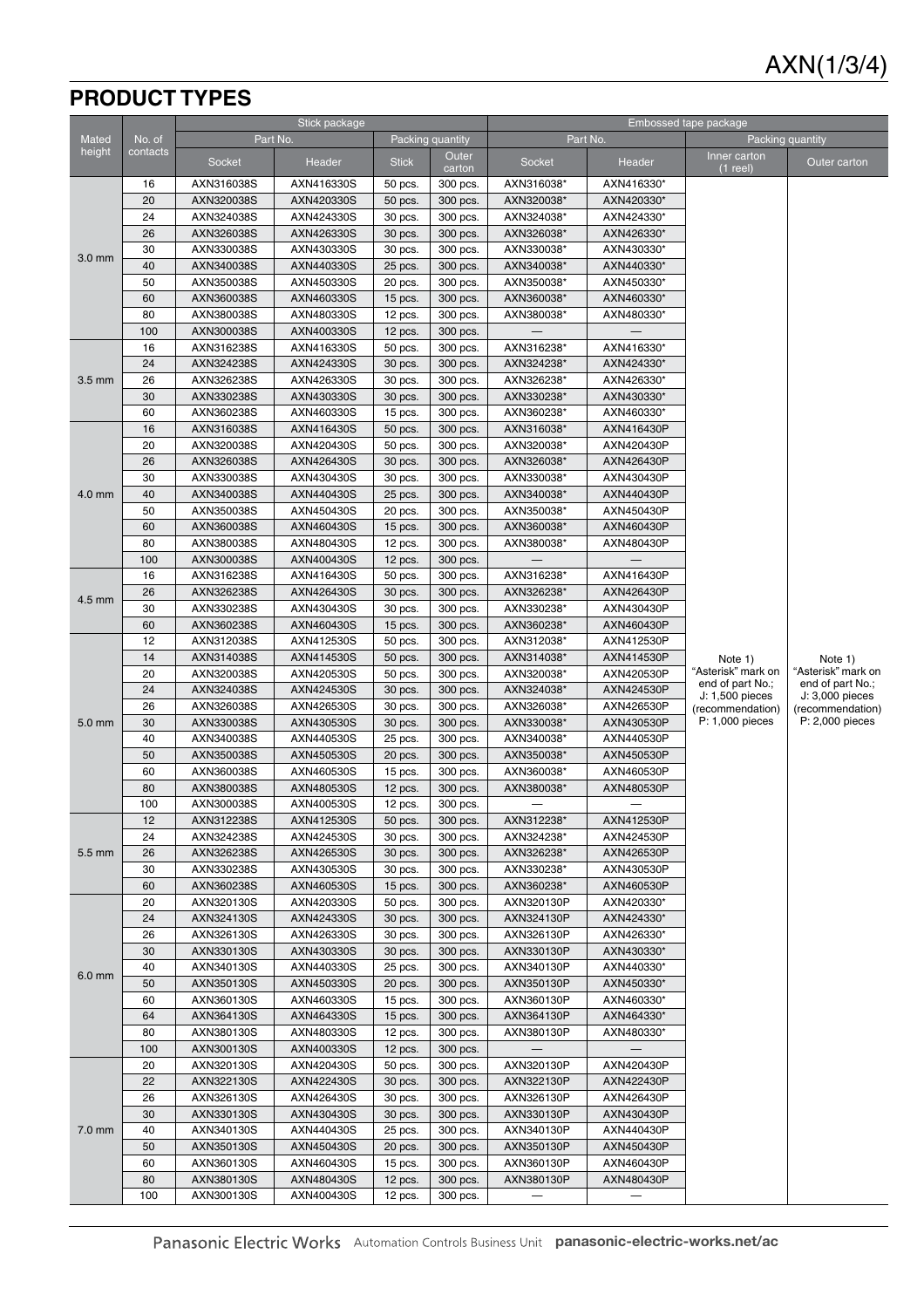|         |          |                              | Stick package |              |                  | Embossed tape package |                              |                                        |                                        |
|---------|----------|------------------------------|---------------|--------------|------------------|-----------------------|------------------------------|----------------------------------------|----------------------------------------|
| Mated   | No. of   | Part No.                     |               |              | Packing quantity |                       | Part No.                     |                                        | Packing quantity                       |
| height  | contacts | Socket                       | Header        | <b>Stick</b> | Outer<br>carton  | <b>Socket</b>         | Header                       | Inner carton<br>$(1$ reel)             | Outer carton                           |
|         | 20       | AXN320130S                   | AXN420530S    | 50 pcs.      | 300 pcs.         | AXN320130P            | AXN420530P                   |                                        |                                        |
|         | 22       | AXN322130S                   | AXN422530S    | 30 pcs.      | 300 pcs.         | AXN322130P            | AXN422530P                   |                                        |                                        |
|         | 24       | AXN324130S                   | AXN424530S    | 30 pcs.      | 300 pcs.         | AXN324130P            | AXN424530P                   |                                        |                                        |
|         | 26       | AXN326130S                   | AXN426530S    | 30 pcs.      | 300 pcs.         | AXN326130P            | AXN426530P                   |                                        |                                        |
|         | 30       | AXN330130S                   | AXN430530S    | 30 pcs.      | 300 pcs.         | AXN330130P            | AXN430530P                   | 1,000 pcs.                             | 2,000 pcs.                             |
| 8.0 mm  | 34       | AXN334130S                   | AXN434530S    | 30 pcs.      | 300 pcs.         | AXN334130P            | AXN434530P                   |                                        |                                        |
|         | 40       | AXN340130S                   | AXN440530S    | 25 pcs.      | 300 pcs.         | AXN340130P            | AXN440530P                   |                                        |                                        |
|         | 50       | AXN350130S                   | AXN450530S    | 20 pcs.      | 300 pcs.         | AXN350130P            | AXN450530P                   |                                        |                                        |
|         | 60       | AXN360130S                   | AXN460530S    | 15 pcs.      | 300 pcs.         | AXN360130P            | AXN460530P                   |                                        |                                        |
|         | 80       | AXN380130S                   | AXN480530S    | 12 pcs.      | 300 pcs.         | AXN380130P            | AXN480530P                   |                                        |                                        |
|         | 100      | AXN300130S                   | AXN400530S    | 12 pcs.      | 300 pcs.         |                       |                              |                                        |                                        |
|         | 30       | AXN1300115S (Socket, Header) |               | 30 pcs.      | 300 pcs.         |                       | AXN1300115P (Socket, Header) | 350 pcs.                               | 700 pcs.                               |
|         | 40       | AXN1400115S (Socket, Header) |               | 25 pcs.      | 300 pcs.         |                       | AXN1400115P (Socket, Header) | 350 pcs.                               | 700 pcs.                               |
| 11.5 mm | 50       | AXN1500115S (Socket, Header) |               | 20 pcs.      | 300 pcs.         |                       | AXN1500115P (Socket, Header) | 350 pcs.                               | 700 pcs.                               |
|         | 80       | AXN1800115S (Socket, Header) |               | 12 pcs.      | 300 pcs.         |                       | AXN1800115P (Socket, Header) | 250 pcs.                               | 500 pcs.                               |
|         | 100      | AXN1000115S (Socket, Header) |               | $12$ pcs.    | 300 pcs.         |                       |                              |                                        |                                        |
|         | 20       | AXN320130S                   | AXN420030S    | 50 pcs.      | 300 pcs.         | AXN320130P            | AXN420040P Note 5)           |                                        |                                        |
|         | 30       | AXN330130S                   | AXN430030S    | 30 pcs.      | 300 pcs.         | AXN330130P            | AXN430040P Note 5)           |                                        |                                        |
| 13.0 mm | 40       | AXN340130S                   | AXN440030S    | 25 pcs.      | 300 pcs.         | AXN340130P            | AXN440040P Note 5)           | Socket: 1,000 pcs.                     | Socket: 2,000 pcs.                     |
|         | 50       | AXN350130S                   | AXN450030S    | 20 pcs.      | 300 pcs.         | AXN350130P            | AXN450040P Note 5)           | Header: 500 pcs.                       | Header: 1,000 pcs.                     |
|         | 60       | AXN360130S                   | AXN460030S    | $15$ pcs.    | 300 pcs.         | AXN360130P            | AXN460040P Note 5)           |                                        |                                        |
|         | 80       | AXN380130S                   | AXN480030S    | $12$ pcs.    | 300 pcs.         | AXN380130P            | AXN480040P Note 5)           |                                        |                                        |
| 14.0 mm | 20       | AXN320130S                   | AXN420130S    | 50 pcs.      | 300 pcs.         | AXN320130P            | AXN420130P                   | Socket: 1,000 pcs.<br>Header: 400 pcs. | Socket: 2,000 pcs.<br>Header: 800 pcs. |

Notes) 1. Please add following suffix at \* marked positions.

J: Inner carton (1 reel) 1,500 pcs. (Outer carton: 3,000 pcs.)

P: Inner carton (1 reel) 1,000 pcs. (Outer carton: 2,000 pcs.)

In order to reduce the amount of packaging materials used to help protect the global environment, it is recommended that each packaging box contains 1,500 units with the "J" product number suffix.

As for the part No. P is suffixed, only 1,000 pcs. reel is available.

2. Regarding ordering units: During production: Please make orders in 1-reel units.

Samples for mounting confirmation: Available in units of 50 pieces. Please consult us. (See "Regarding sample orders to confirm proper mounting" on page 19.) Samples: Small lot orders are possible. Change the suffix "J" to the suffix "P."

3. Connectors with suction tape are also available except for 16 contacts type. For this type of connector, insert the letter "C" between the 6th and 7th column of the ordering number.

.Example: For a 20-contact socket with 3mm mated height (embossed tape package): AXN320<u>C</u>038P<br>4. The standard type comes with positioning bosses. Connectors without positioning bosses are available for on-demand productio

5. Regarding of 100-contact connectors are please consult us. In an embosses tape package as the required embossed tape width exceeds the JIS standard.

6. The standard type of 13mm embossed tape package does not come with positioning bosses.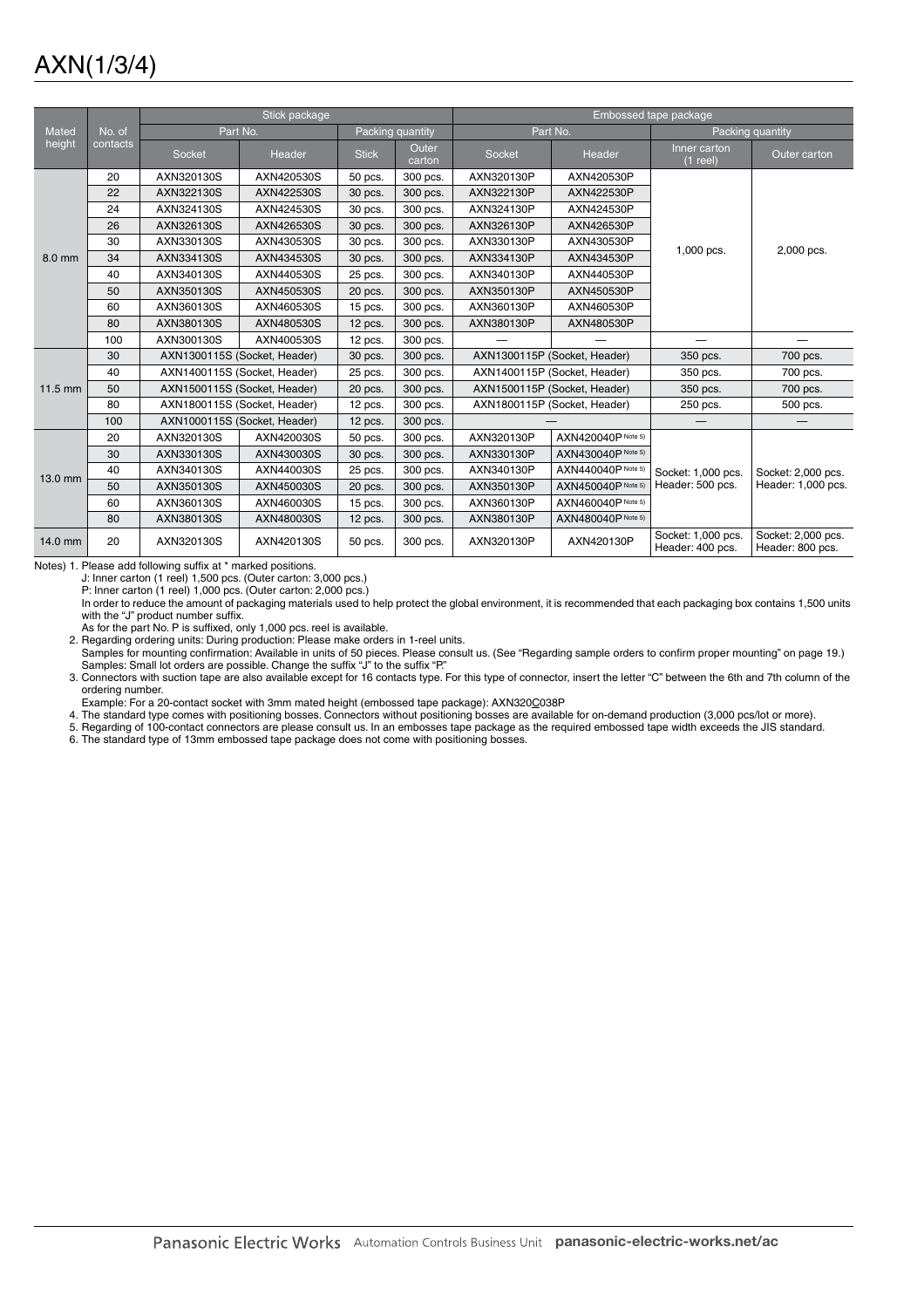## **SPECIFICATIONS**

### **1. Characteristics**

| Item                             |                                                         | <b>Specifications</b>                                                                                        |                                                                                                              |                                                                                                                                             |
|----------------------------------|---------------------------------------------------------|--------------------------------------------------------------------------------------------------------------|--------------------------------------------------------------------------------------------------------------|---------------------------------------------------------------------------------------------------------------------------------------------|
|                                  |                                                         | 3mm, 3.5mm, 4mm, 4.5mm,<br>5.0mm, 5.5mm, 6.0mm, 7.0mm,<br>11.5mm type<br>8.0mm, 13.0mm, 14.0mm type          |                                                                                                              | Conditions                                                                                                                                  |
|                                  | <b>Rated current</b>                                    | 0.5A                                                                                                         |                                                                                                              |                                                                                                                                             |
| Electrical                       | Rated voltage                                           | 60V AC/DC                                                                                                    |                                                                                                              |                                                                                                                                             |
|                                  | Breakdown voltage                                       |                                                                                                              | 250V AC for 1 minute                                                                                         | Detection current: 1mA                                                                                                                      |
| characteristics                  | Insulation resistance                                   | Min. 1.000 $M\Omega$                                                                                         |                                                                                                              | Using 500V DC megger                                                                                                                        |
|                                  | Contact resistance                                      | Max. $60m\Omega$                                                                                             | Max. $50m\Omega$                                                                                             | Based on the contact resistance<br>measurement method specified by<br>JIS C 5402.                                                           |
|                                  | Composite insertion force                               | Max. 43.1N {4.40kgf}<br>(30 contacts)                                                                        | Max. 0.785N $\{80gf\} \times$<br>no. of contacts (initial)                                                   |                                                                                                                                             |
| Mechanical                       | Composite removal force                                 | Min. 6.37N {0.65kgf}<br>(30 contacts)                                                                        | Min. 0.127N $\{13gf\} \times$<br>no. of contacts                                                             |                                                                                                                                             |
| characteristics                  | Contact holding force                                   | 40 contacts or less:<br>Min. 1.96N {200 gf}<br>50 contacts or more:<br>Min. 0.981N {100 gf}                  | Min. 1.96N {200 gf}                                                                                          | Measuring the maximum force.<br>As the contact is axially pull out.                                                                         |
|                                  | Ambient temperature                                     | $-55^{\circ}$ C to $+85^{\circ}$ C                                                                           | No freezing at low temperatures                                                                              |                                                                                                                                             |
|                                  | Soldering heat resistance                               | Max. peak temperature of 245°C (on the surface of the PC board<br>around the connector terminals)            | Infrared reflow soldering                                                                                    |                                                                                                                                             |
|                                  |                                                         | 300°C within 5 seconds                                                                                       | Soldering iron                                                                                               |                                                                                                                                             |
|                                  | Thermal shock resistance<br>(header and socket mated)   | insulation resistance<br>5 cycles,<br>min. 100 $M\Omega$ .<br>contact resistance<br>max. $60m\Omega$         | insulation resistance<br>5 cycles,<br>min. 100 $M\Omega$ ,<br>contact resistance<br>max. $50 \text{m}\Omega$ | Sequence<br>1. $-55.3^{\circ}$ C, 30 minutes<br>2. $\sim$ , Max. 5 minutes<br>3.85 $^{+3}_{0}$ °C, 30 minutes<br>4. $\sim$ , Max. 5 minutes |
| Environmental<br>characteristics | Humidity resistance<br>(header and socket mated)        | 120 hours, insulation resistance<br>min. $100M\Omega$ .<br>contact resistance<br>max. $60m\Omega$            | 240 hours, insulation resistance<br>min. 100 $M\Omega$ ,<br>contact resistance<br>max. $50 \text{m}\Omega$   | Bath temperature 40±2°C,<br>humidity 90 to 95% R.H.                                                                                         |
|                                  | Saltwater spray resistance<br>(header and socket mated) | insulation resistance<br>24 hours,<br>min. 100 $M\Omega$ .<br>contact resistance<br>max. $60 \text{m}\Omega$ | insulation resistance<br>48 hours,<br>min. 100 $M\Omega$ ,<br>contact resistance<br>max. $50 \text{m}\Omega$ | Bath temperature 35±2°C,<br>saltwarter concentration 5±1%                                                                                   |
|                                  | $H2S$ resistance<br>(header and socket mated)           | 48 hours,<br>contact resistance<br>max. $60m\Omega$                                                          | 96 hours,<br>contact resistance<br>max. $50 \text{m}\Omega$                                                  | Bath temperature 40±2°C,<br>gas concentration $3±1$ ppm,<br>humidity 75 to 80% R.H.                                                         |
|                                  | $SO2$ resistance<br>(header and socket mated)           | 48 hours, contact resistance<br>max. $60m\Omega$                                                             | 96 hours, contact resistance<br>max. $50 \text{m}\Omega$                                                     | Bath temperature 40±2°C,<br>gas concentration 10±3 ppm,<br>humidity 90 to 95% R.H.                                                          |
| Lifetime<br>characteristics      | Insertion and removal life                              | 50 times                                                                                                     | 100 times                                                                                                    | Repeated insertion and removal speed of<br>max. 200 times/hours                                                                             |
| Unit weight                      |                                                         | Mated height 3mm 30 contacts; Socket: 0.26g Header: 0.26g<br>50 contacts; Socket: 0.40g Header: 0.44g        |                                                                                                              |                                                                                                                                             |

#### **2. Material and surface treatment**

| Part name      |                                   | 3.0mm, 3.5mm, 4.0mm, 4.5mm, 5.0mm, 5.5mm,<br>6.0mm, 7.0mm, 8.0mm, 13.0mm, 14.0mm type                                                                             | 11.5mm type                               |                                                                                                                                                                   |  |
|----------------|-----------------------------------|-------------------------------------------------------------------------------------------------------------------------------------------------------------------|-------------------------------------------|-------------------------------------------------------------------------------------------------------------------------------------------------------------------|--|
|                | <b>Material</b>                   | Surface treatment                                                                                                                                                 | <b>Material</b>                           | Surface treatment                                                                                                                                                 |  |
| Molded portion | Heat-resistant resin<br>(UL94V-0) |                                                                                                                                                                   | Liquid crystal polymer resin<br>(UL94V-0) |                                                                                                                                                                   |  |
| <b>Bracket</b> |                                   |                                                                                                                                                                   | Copper alloy                              | Cu plating on base, Sn plating on surface                                                                                                                         |  |
| Contact        | Copper alloy                      | Contact portion:<br>Ni plating on base, Au plating on surface<br>Terminal portion:<br>Ni plating on base, Au plating on surface<br>(Except for thick of terminal) | Copper alloy                              | Contact portion:<br>Ni plating on base, Au plating on surface<br>Terminal portion:<br>Ni plating on base, Au plating on surface<br>(Except for thick of terminal) |  |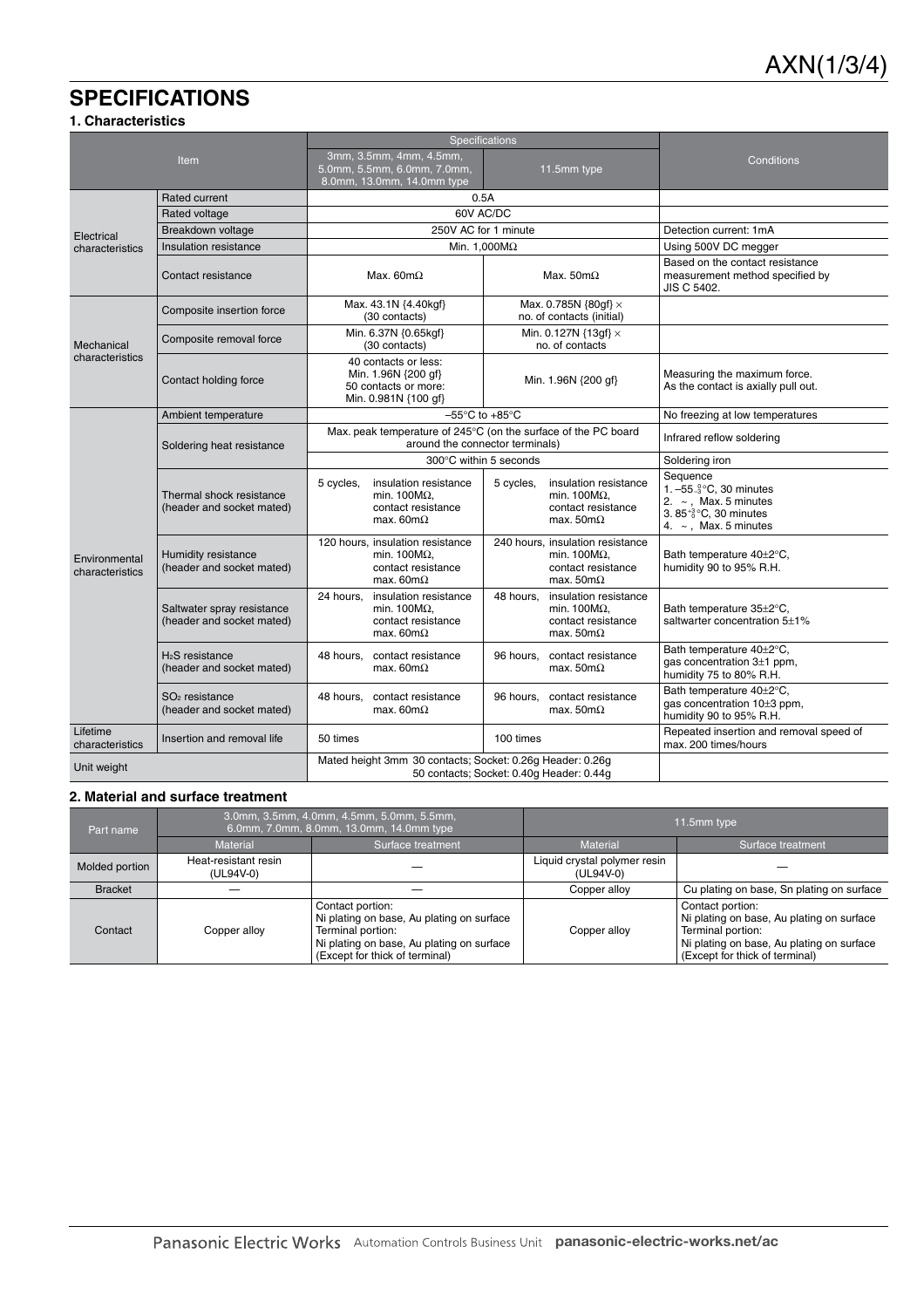### **DIMENSIONS** (Unit: mm) The CAD data of the products with a **CAD Data** mark can be downloaded from: http://panasonic-electric-works.net/ac

**• Mated height 3.0mm, 4.0mm, 4.5mm, 5.0mm, 5.5mm, 6.0mm, 7.0mm, 8.0mm, 13.0mm, 14.0mm type**

### 1) Socket

### **CAD Data**



|                                            | <b>PHILEIPION RANG (HIIII)</b> |       |              |       |       |      |  |  |
|--------------------------------------------|--------------------------------|-------|--------------|-------|-------|------|--|--|
| No. of<br>contacts                         | A                              | B     | $\mathsf{C}$ | D     | Е     | F    |  |  |
| 12                                         | 7.40                           | 4.00  | 6.30         | 6.30  | 4.00  |      |  |  |
| 14                                         | 8.20                           | 4.80  | 7.10         | 7.10  | 4.80  |      |  |  |
| 16                                         | 9.00                           | 5.60  | 7.90         | 7.90  | 5.60  |      |  |  |
| 20                                         | 10.60                          | 7.20  | 9.50         | 9.50  | 7.20  |      |  |  |
| 22                                         | 11.40                          | 8.00  | 10.30        | 10.30 | 8.00  | 0.1  |  |  |
| 24                                         | 12.20                          | 8.80  | 11.10        | 11.10 | 8.80  |      |  |  |
| 26                                         | 13.00                          | 9.60  | 11.90        | 11.90 | 9.60  |      |  |  |
| 30                                         | 14.60                          | 11.20 | 13.50        | 13.50 | 11.20 |      |  |  |
| 34                                         | 16.20                          | 12.80 | 15.10        | 15.10 | 12.80 |      |  |  |
| 40                                         | 18.60                          | 15.20 | 17.50        | 17.50 | 15.20 |      |  |  |
| 50                                         | 23.40                          | 19.20 | 21.50        | 21.50 | 19.20 |      |  |  |
| 60                                         | 27.40                          | 23.20 | 25.50        | 25.50 | 23.20 |      |  |  |
| 64                                         | 29.00                          | 24.80 | 27.10        | 27.10 | 24.80 | 0.15 |  |  |
| 80                                         | 35.40                          | 31.20 | 33.50        | 33.50 | 31.20 |      |  |  |
| 100                                        | 43.40                          | 39.20 | 41.50        | 41.50 | 39.20 |      |  |  |
|                                            |                                |       |              |       |       |      |  |  |
| Mated height                               |                                |       |              |       |       | G    |  |  |
| 3.0mm, 4.0mm, 5.0mm common                 |                                |       |              |       |       | 2.2  |  |  |
| 3.5mm, 4.5mm, 5.5mm common                 |                                |       |              |       |       |      |  |  |
| 6.0mm, 7.0mm, 8.0mm, 13.0mm, 14.0mm common |                                |       |              |       |       |      |  |  |





General tolerance: ±0.3



5.88

1.95±0.1 0.98

习

Terminal coplanarity  $F$ 

G

4.93



#### 2) Header





| No. of<br>contacts | $\overline{A}$ | B     | C     | D     | Е     | F             |  |
|--------------------|----------------|-------|-------|-------|-------|---------------|--|
| 12                 | 8.45           | 4.00  | 6.30  | 6.30  | 4.00  |               |  |
| 14                 | 9.25           | 4.80  | 7.10  | 7.10  | 4.80  |               |  |
| 16                 | 10.05          | 5.60  | 7.90  | 7.90  | 5.60  |               |  |
| 20                 | 11.65          | 7.20  | 9.50  | 9.50  | 7.20  |               |  |
| 22                 | 12.45          | 8.00  | 10.30 | 10.30 | 8.00  | 0.1           |  |
| 24                 | 13.25          | 8.80  | 11.10 | 11.10 | 8.80  |               |  |
| 26                 | 14.05          | 9.60  | 11.90 | 11.90 | 9.60  |               |  |
| 30                 | 15.65          | 11.20 | 13.50 | 13.50 | 11.20 |               |  |
| 34                 | 17.25          | 12.80 | 15.10 | 15.10 | 12.80 |               |  |
| 40                 | 19.65          | 15.20 | 17.50 | 17.50 | 15.20 |               |  |
| 50                 | 25.85          | 19.20 | 21.50 | 21.50 | 19.20 |               |  |
| 60                 | 29.85          | 23.20 | 25.50 | 25.50 | 23.20 |               |  |
| 64                 | 31.45          | 24.80 | 27.10 | 27.10 | 24.80 | Note)<br>0.15 |  |
| 80                 | 37.85          | 31.20 | 33.50 | 33.50 | 31.20 |               |  |
| 100                | 45.85          | 39.20 | 41.50 | 41.50 | 39.20 |               |  |
|                    |                |       |       |       |       |               |  |

Note) The 13 mm mated height (20 to 80 contacts) terminal flatness is 0.1 mm.

| <b>Mated</b> height        | G     |
|----------------------------|-------|
| 3.0mm, 3.5mm, 6.0mm common | 2 72  |
| 4.0mm, 4.5mm, 7.0mm common | 3.72  |
| 5.0mm, 5.5mm, 8.0mm common | 4.72  |
| 13.0mm                     | 10.14 |
| 14.0mm                     | 11.14 |



A

General tolerance: ±0.3



Terminal coplanarity  $\overline{F}$ 

╗

Recommended PC board pattern (TOP VIEW)

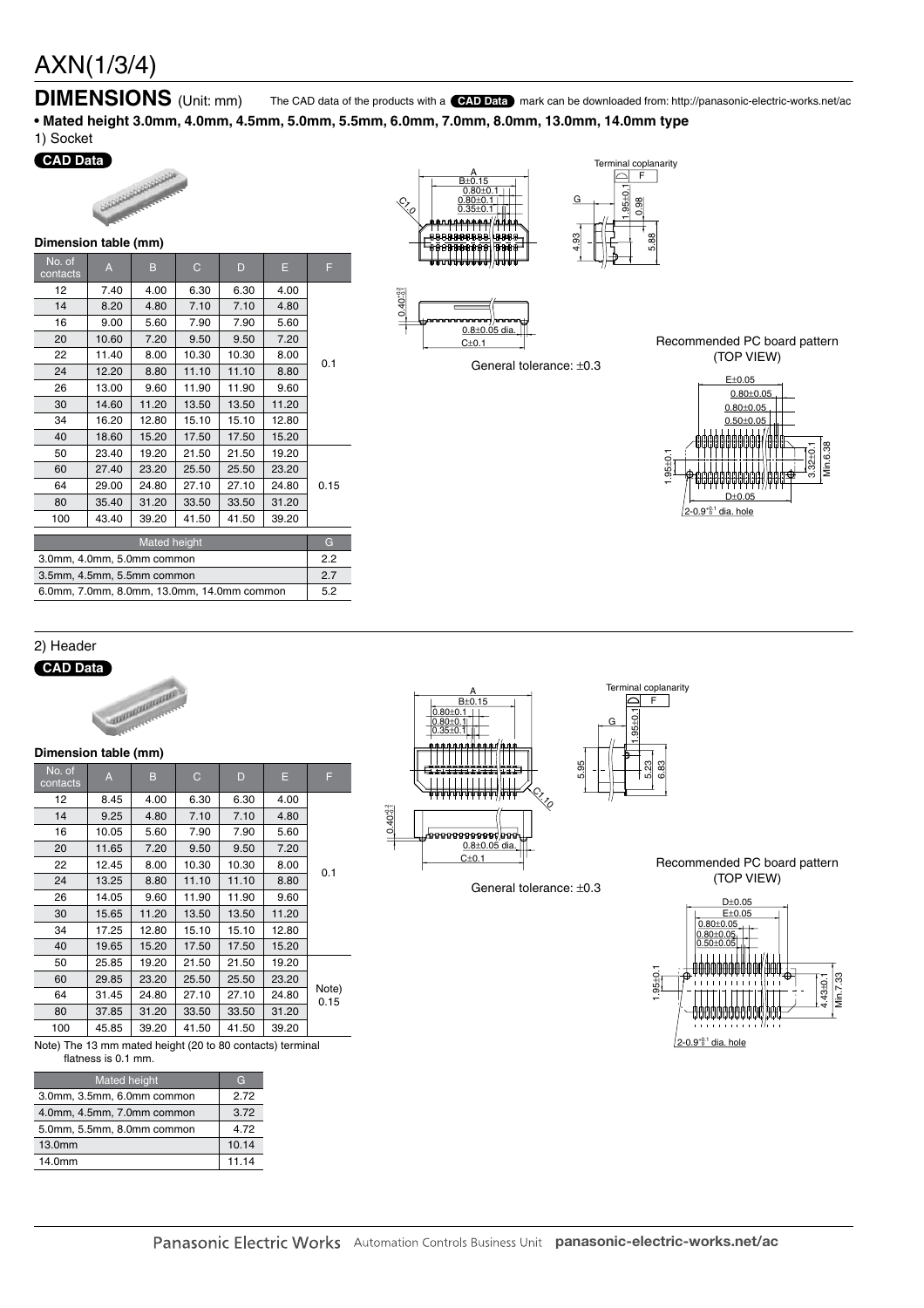$B_{-0.3}^{+0.3}$ –0

6.83

#### 3) Socket and header are mated



### **Dimension table (mm)**

| No. of contacts | A     |  |
|-----------------|-------|--|
| 12              | 8.45  |  |
| 14              | 9.25  |  |
| 16              | 10.05 |  |
| 20              | 11.65 |  |
| 22              | 12.45 |  |
| 24              | 13.25 |  |
| 26              | 14.05 |  |
| 30              | 15.65 |  |
| 34              | 17.25 |  |
| 40              | 19.65 |  |
| 50              | 25.85 |  |
| 60              | 29.85 |  |
| 64              | 31.45 |  |
| 80              | 37.85 |  |
| 90              | 41.85 |  |
| 100             | 45.85 |  |

| Mated height                           | B   |  |  |
|----------------------------------------|-----|--|--|
| 3.0 <sub>mm</sub>                      | 3   |  |  |
| 3.5 <sub>mm</sub>                      | 3.5 |  |  |
| 4.0mm                                  | 4   |  |  |
| 4.5 <sub>mm</sub>                      | 4.5 |  |  |
| 5.0 <sub>mm</sub>                      | 5   |  |  |
| 5.5 <sub>mm</sub>                      | 5.5 |  |  |
| 6.0mm                                  | 6   |  |  |
| 7.0 <sub>mm</sub>                      | 7   |  |  |
| 8.0mm                                  | 8   |  |  |
| 13.0mm                                 | 13  |  |  |
| 14.0mm                                 | 14  |  |  |
| Note) Common for all mated<br>heights. |     |  |  |

• Mated height 11.5mm type (Socket and Header) (30 contacts, 40 contacts, 50 contacts)

#### **CAD Data**





General tolerance: ±0.3

A

00000000

---

X-Y cross section Stacking mated diagram

|   |  | 11.5 |
|---|--|------|
| н |  |      |

#### **Dimension table (mm)**

| No. of<br>contacts | A    | B    | C.   | D    | E    | е    | G    | н    |
|--------------------|------|------|------|------|------|------|------|------|
| 30                 | 18.9 | 15.3 | 14.0 | 18.9 | 11.2 | 14.0 | 11.2 | 19.5 |
| 40                 | 22.9 | 19.3 | 18.0 | 22.9 | 15.2 | 18.0 | 15.2 | 23.5 |
| 50                 | 26.9 | 23.3 | 22.0 | 26.9 | 19.2 | 22.0 | 19.2 | 27.5 |

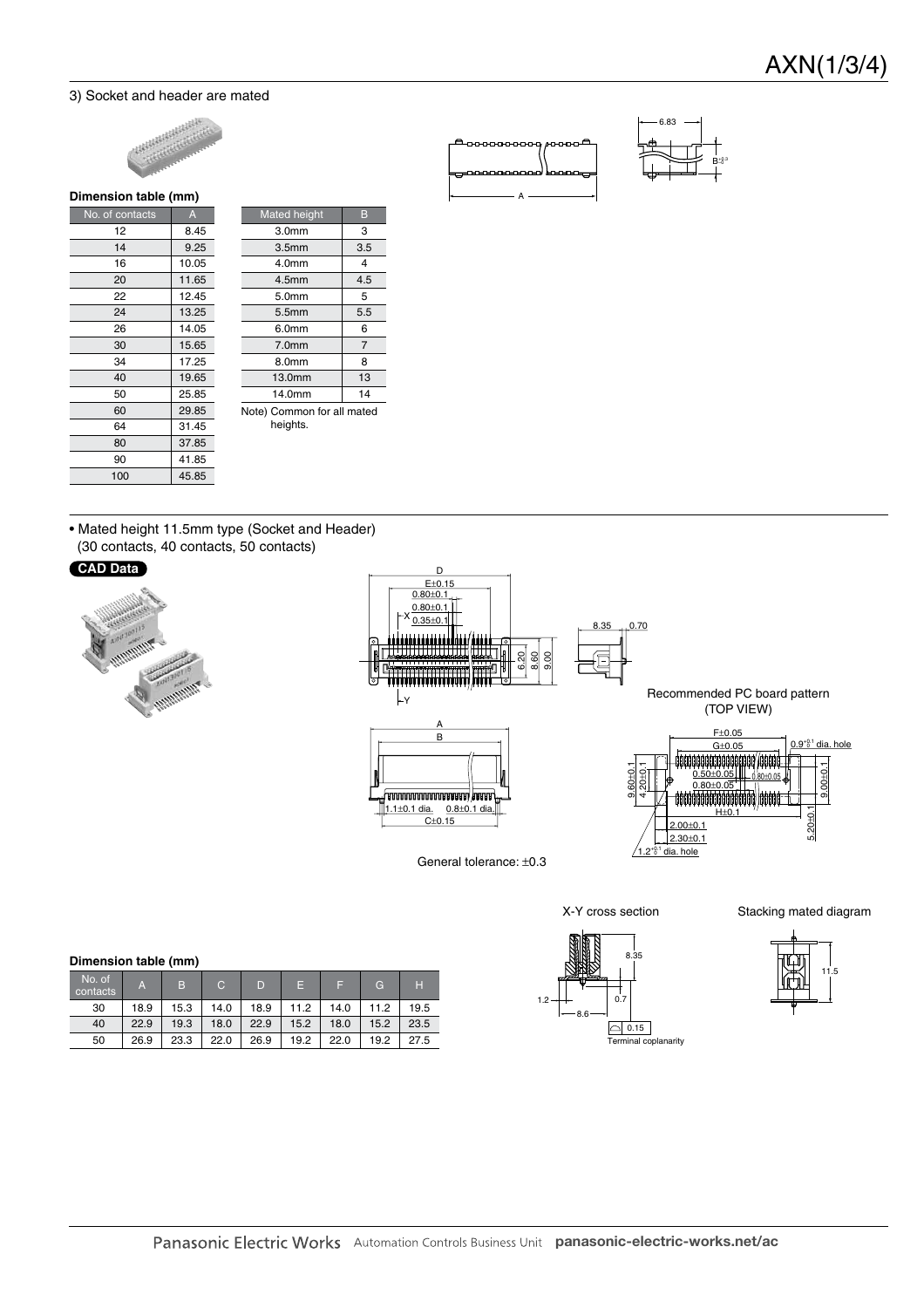• Mated height 11.5mm type (Socket and Header)



**EMBOSSED TAPE DIMENSIONS** (unit: mm, Common for respective contact type, socket and header)

**• Tape dimensions (Conforming to JIS C 0806-1990. However, some tapes have mounting hole pitches that do not comply with the standard.)**

Pull out direction

Pull out direction

100 47.7 44.1 42.8 47.7 40.0 42.8 40.0 48.3





**• Paper reel dimensions (Conforming to JIS C 0806-1990)**

Terminal con



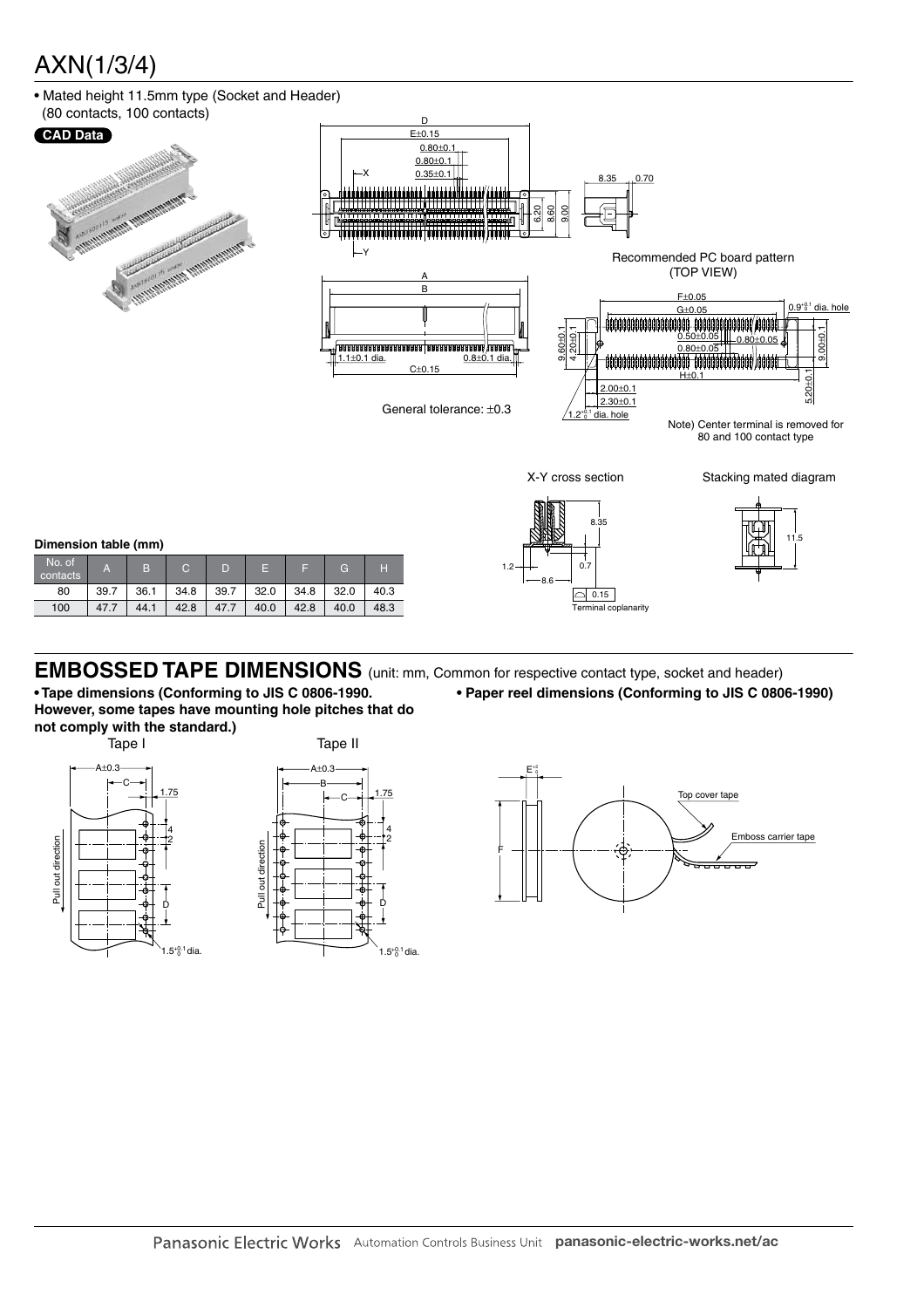#### **Dimension table (mm)**

(1) Suffix: J (1 reel, 1,500 pieces embossed tape package)

| <b>Mated height</b>                                | No. of contacts | Type of taping |      |                          |      |      |      |          | Quantity per reel |
|----------------------------------------------------|-----------------|----------------|------|--------------------------|------|------|------|----------|-------------------|
| Socket: 3.0mm, 3.5mm, 4.0mm,                       | 12 to 32        | Tape i         | 24.0 | $\overline{\phantom{0}}$ | 11.5 | 12.0 | 24.4 | 370 dia. | ,500 pcs.         |
|                                                    | 34 to 40        | Tape II        | 32.0 | 28.4                     | 14.2 | 12.0 | 32.4 | 370 dia. |                   |
| 4.5mm, 5.0mm, 5.5mm<br>Header: 3.0mm, 3.5mm, 6.0mm | 50 to 60        | Tape II        | 44.0 | 40.4                     | 20.2 | 12.0 | 44.4 | 370 dia. |                   |
|                                                    | 80              | Tape II        | 56.0 | 52.4                     | 26.2 | 12.0 | 56.4 | 370 dia. |                   |

(2) Suffix: P (1 reel, 1,000, 500, 350 and 250 pieces embossed tape package)

| <b>Mated height</b>                                                                                        | No. of contacts | Type of taping | A    | B    | $\mathsf{C}$ | D    | E    | F.       | Quantity per reel |
|------------------------------------------------------------------------------------------------------------|-----------------|----------------|------|------|--------------|------|------|----------|-------------------|
| Socket: 3.0mm, 3.5mm, 4.0mm,<br>4.5mm, 5.0mm, 5.5mm<br>Header: 3.0mm, 3.5mm, 4.0mm,<br>4.5mm, 6.0mm, 7.0mm | 12 to 32        | Tape I         | 24.0 |      | 11.5         | 12.0 | 24.4 | 330 dia. | 1,000 pcs.        |
|                                                                                                            | 34 to 40        | Tape II        | 32.0 | 28.4 | 14.2         | 12.0 | 32.4 | 330 dia. |                   |
|                                                                                                            | 50 to 60        | Tape II        | 44.0 | 40.4 | 20.2         | 12.0 | 44.4 | 330 dia. |                   |
|                                                                                                            | 80              | Tape II        | 56.0 | 52.4 | 26.2         | 12.0 | 56.4 | 330 dia. |                   |
| Socket: 6.0mm, 7.0mm, 8.0mm,<br>13.0mm, 14.0mm<br>Header: 5.0mm, 5.5mm, 8.0mm                              | 16 to 32        | Tape I         | 24.0 | —    | 11.5         | 12.0 | 24.4 | 370 dia. | 1,000 pcs.        |
|                                                                                                            | 34 to 40        | Tape II        | 32.0 | 28.4 | 14.2         | 12.0 | 32.4 | 370 dia. |                   |
|                                                                                                            | 50 to 60        | Tape II        | 44.0 | 40.4 | 20.2         | 12.0 | 44.4 | 370 dia. |                   |
|                                                                                                            | 80              | Tape II        | 56.0 | 52.4 | 26.2         | 12.0 | 56.4 | 370 dia. |                   |
| 11.5mm                                                                                                     | 30 to 40        | Tape II        | 32.0 | 28.4 | 14.2         | 24.0 | 32.4 | 370 dia. | 350 pcs.          |
|                                                                                                            | 50              | Tape II        | 44.0 | 40.4 | 20.2         | 24.0 | 44.4 | 370 dia. | 350 pcs.          |
|                                                                                                            | 80              | Tape II        | 56.0 | 52.4 | 26.2         | 24.0 | 56.4 | 370 dia. | 250 pcs.          |
|                                                                                                            | 20              | Tape I         | 24.0 | —    | 11.5         | 16.0 | 24.4 | 370 dia. | 500 pcs.          |
|                                                                                                            | 30              | Tape I         | 24.0 | —    | 11.5         | 16.0 | 24.4 | 370 dia. | 500 pcs.          |
| Header: 13.0mm                                                                                             | 40              | Tape II        | 32.0 | 28.4 | 14.2         | 16.0 | 32.4 | 370 dia. | 500 pcs.          |
|                                                                                                            | 50              | Tape II        | 44.0 | 40.4 | 20.2         | 16.0 | 44.4 | 370 dia. | 500 pcs.          |
|                                                                                                            | 60              | Tape II        | 44.0 | 40.4 | 20.2         | 16.0 | 44.4 | 370 dia. | 500 pcs.          |
|                                                                                                            | 80              | Tape II        | 56.0 | 52.4 | 26.2         | 16.0 | 56.4 | 370 dia. | 500 pcs.          |
| Header: 14.0mm                                                                                             | 20              | Tape I         | 24.0 | –    | 11.5         | 16.0 | 24.4 | 370 dia. | 400 pcs.          |

**Connector orientation with respect to direction of progress of embossed tape**



### **NOTES**

Note that types having a mated height of 11.5mm cannot be mated with products having other mated heights even though the shape of their socket headers is the same as the rated shape (position of the positioning boss and arrangement of mounting pads) is different.

**For other details, please verify with the product specification sheets.**